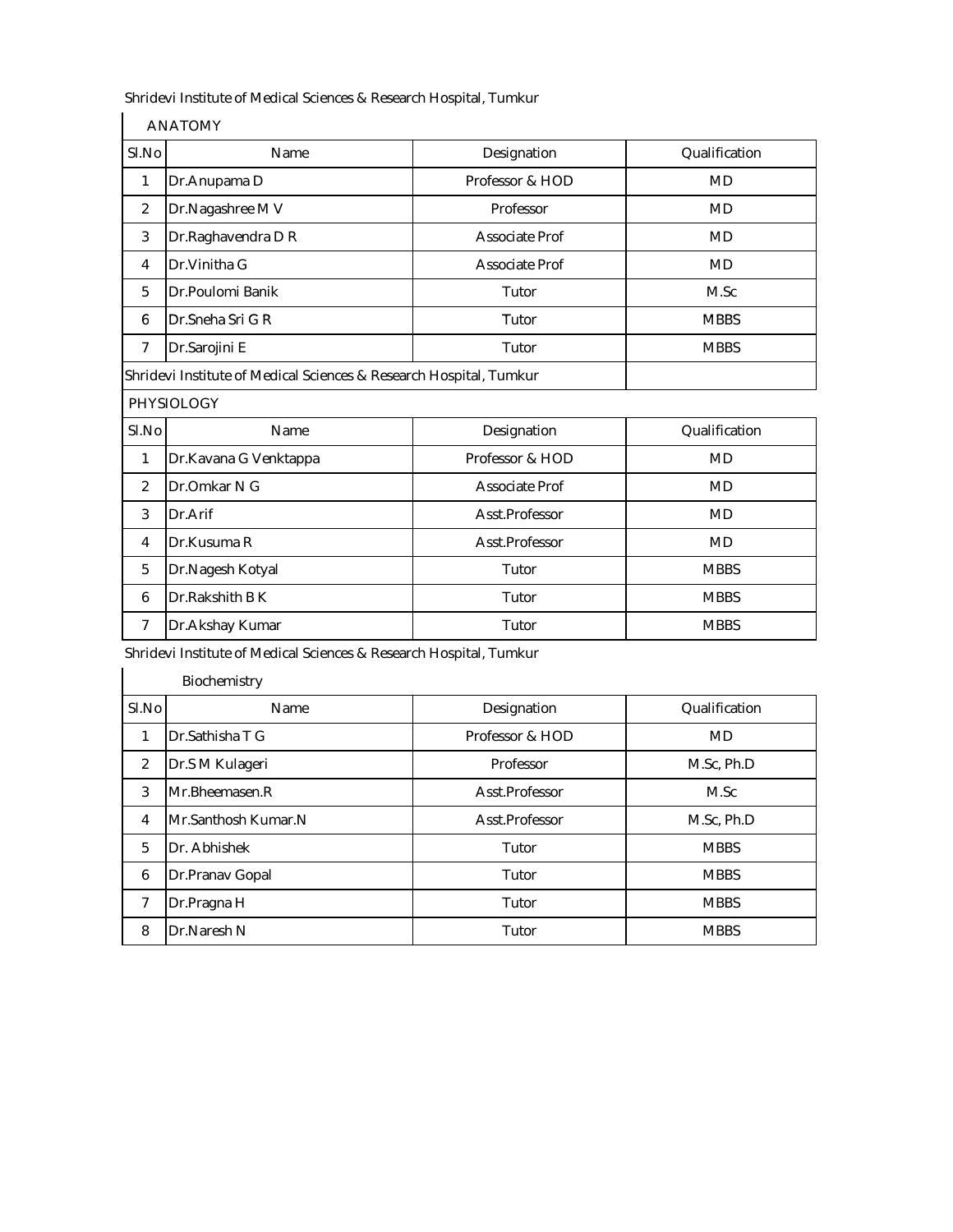PATHOLOGY

|                | SI.No Name            | Designation     | Qualification |
|----------------|-----------------------|-----------------|---------------|
| 1              | Dr.Gireesh V Achalkar | Professor & HOD | MD            |
| $\overline{2}$ | Dr.Harish.S.G         | Professor       | <b>MD</b>     |
| 3              | Dr.Krishna M C        | Professor       | MD            |
| 4              | Dr.Mamatha S V        | Professor       | MD            |
| 5              | Dr.Nandini G V        | Assoc.Prof      | <b>MD</b>     |
| 6              | Dr.Jayakumar.C.K      | Asst.Prof       | MD            |
| 7              | Dr.Sathyashree        | Asst.Prof       | <b>MD</b>     |
| 8              | Dr.Hema A V           | Asst.Prof       | <b>MD</b>     |
| 9              | Dr.Rekha K R          | Asst.Prof       | <b>MD</b>     |
| 10             | Dr.Chaitra T          | Tutor           | <b>MD</b>     |
| 11             | Dr. Vandhana C M      | Tutor           | <b>MBBS</b>   |
| 12             | Dr.Chethan Kumar N    | Tutor           | <b>MBBS</b>   |
| 13             | Dr.Mithun             | Tutor           | <b>MBBS</b>   |
| 14             | Dr.Goutham H C        | Tutor           | <b>MBBS</b>   |
| 15             | Dr.Venuprasad         | Tutor           | <b>MBBS</b>   |

Shridevi Institute of Medical Sciences & Research Hospital, Tumkur

| <b>MICROBIOLOGY</b> |                             |                 |               |  |  |
|---------------------|-----------------------------|-----------------|---------------|--|--|
| SI.No               | Name                        | Designation     | Qualification |  |  |
| 1                   | Dr.Parimala.T.V             | Professor & HOD | <b>MD</b>     |  |  |
| $\overline{2}$      | Dr.Soumya.K                 | Professor       | <b>MD</b>     |  |  |
| 3                   | Dr.Roopashree.S             | Assoc.Prof      | <b>MD</b>     |  |  |
| $\overline{4}$      | Dr. Thipperudraswamy T      | Asst.Prof       | <b>MD</b>     |  |  |
| 5                   | Dr. Shalmali Vilas Sakolkar | Asst.Prof       | <b>MD</b>     |  |  |
| 6                   | Ms.Swaruparani N M          | Tutor           | M.Sc          |  |  |
| 7                   | Ms.G K Megha                | Tutor           | M.Sc          |  |  |
| 8                   | Dr.Mahesh G                 | Tutor           | <b>MBBS</b>   |  |  |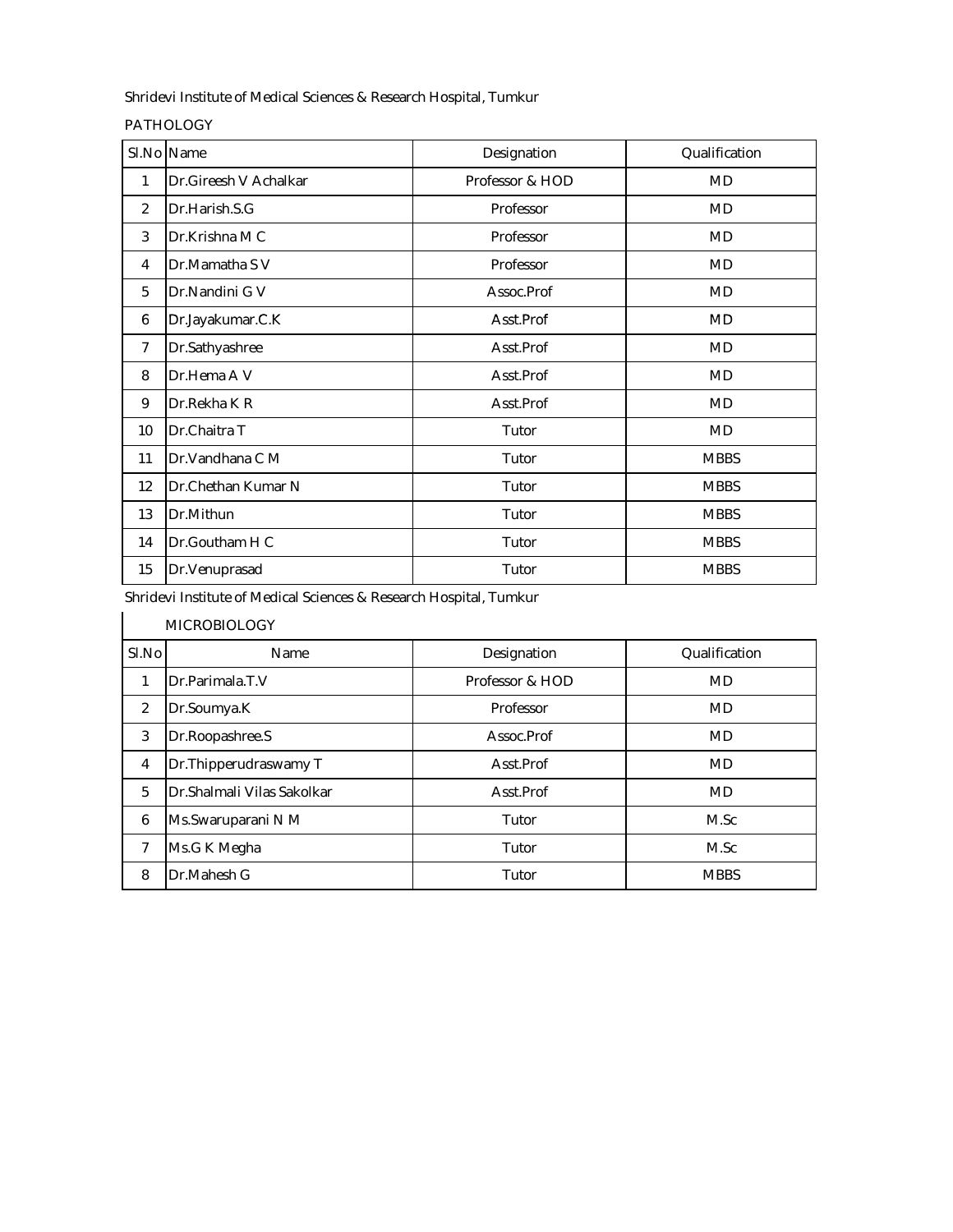|                | PHARMACOLOGY                                                       |                  |               |  |  |  |
|----------------|--------------------------------------------------------------------|------------------|---------------|--|--|--|
| SI.No          | Name                                                               | Designation      | Qualification |  |  |  |
|                | Dr.Priyadarshini Bai                                               | Professor & HOD  | <b>MD</b>     |  |  |  |
| $\overline{2}$ | Dr.Rajesh B                                                        | Professor        | <b>MD</b>     |  |  |  |
| 3              | Dr.Sparsha Deep E M                                                | Professor        | <b>MD</b>     |  |  |  |
| 4              | Dr.Chaithra K N                                                    | <b>Asst Prof</b> | <b>MD</b>     |  |  |  |
| 5              | Dr.Chandrakantha T                                                 | <b>Asst Prof</b> | <b>MD</b>     |  |  |  |
| 6              | Dr.Naveen Poojar                                                   | <b>Asst Prof</b> | MD            |  |  |  |
| 7              | Ms.N.Shabeena Begum                                                | Tutor            | M.Sc          |  |  |  |
|                | Shridevi Institute of Medical Sciences & Research Hospital, Tumkur |                  |               |  |  |  |

Shridevi Institute of Medical Sciences & Research Hospital, Tumkur

|                              | <b>FORENSIC MEDICINE</b> |                 |               |  |  |  |
|------------------------------|--------------------------|-----------------|---------------|--|--|--|
| SI.No<br>Designation<br>Name |                          |                 | Qualification |  |  |  |
|                              | Dr. Hemanth Raj M N      | Professor & HOD | <b>MD</b>     |  |  |  |
| $\mathfrak{p}$               | Dr.N T Satish            | Professor       | <b>MD</b>     |  |  |  |
| 3                            | Dr.Madhu Sudhan S        | Assoc.Prof      | <b>MD</b>     |  |  |  |
| 4                            | Dr.Channamallaiah        | Tutor           | <b>MBBS</b>   |  |  |  |
| 5                            | Dr. Bhavana K            | Tutor           | <b>MBBS</b>   |  |  |  |
| 6                            | Dr. Rohith               | Tutor           | <b>MBBS</b>   |  |  |  |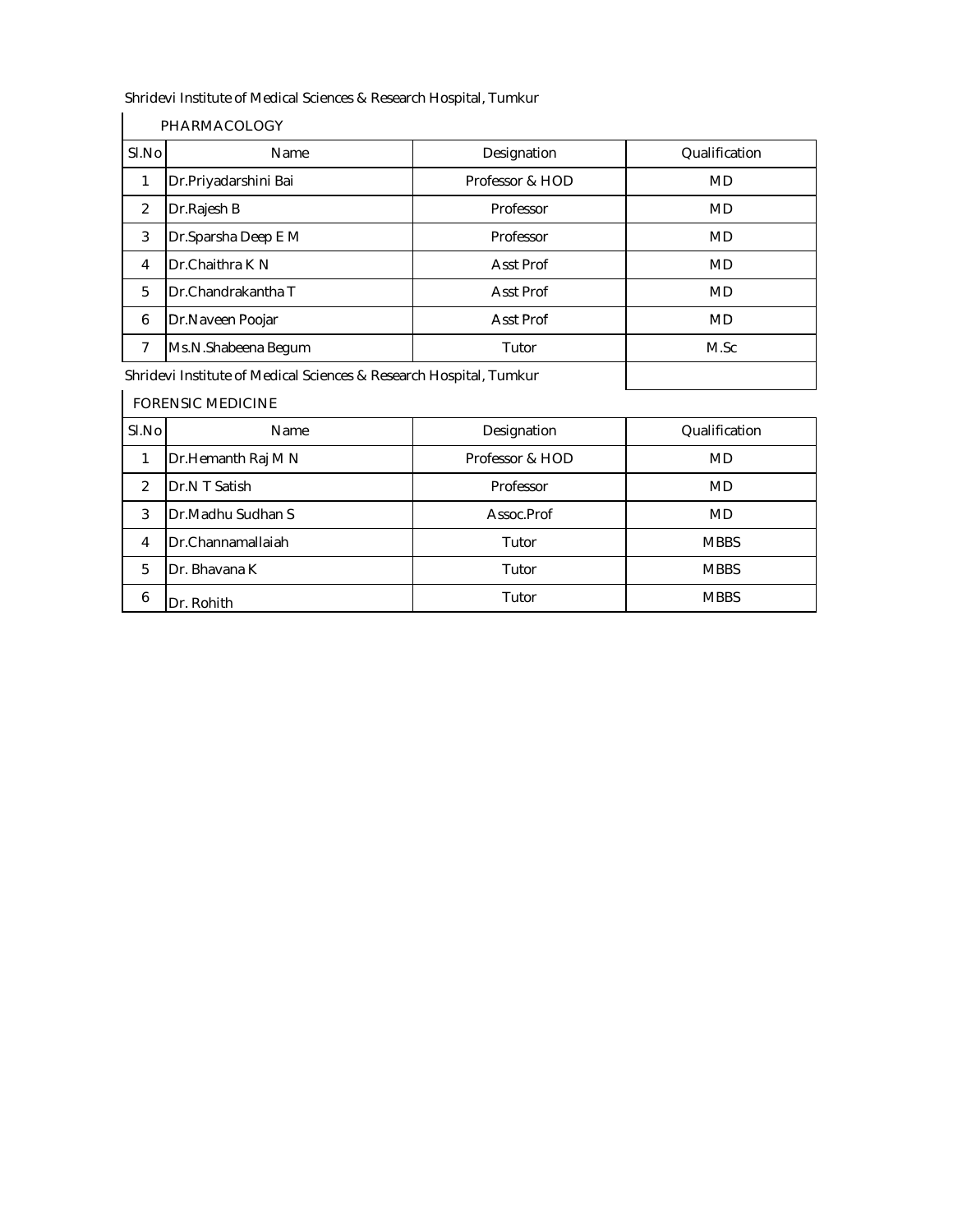| SI.No          | Name                     | Designation     | Qualification |
|----------------|--------------------------|-----------------|---------------|
| $\mathbf{1}$   | Dr.M.M.Angadi            | Professor & HOD | <b>MD</b>     |
| $\overline{2}$ | Dr.D.K.Mahabala Raju     | Professor       | <b>MD</b>     |
| 3              | Dr.Siddalingaiah.H.S     | Assoc.Professor | <b>MD</b>     |
| 4              | Dr.Imtiyaz Ahmed         | Assoc.Professor | MD            |
| 5              | Dr.Kusuma                | Asst.Prof       | <b>MD</b>     |
| 6              | Dr.Sowjanya D            | Asst.Prof       | MD            |
| $\overline{7}$ | Dr.Sowndarya T A         | Asst.Prof       | MD            |
| 8              | Dr. Nitin Suresh Gaonkar | Asst.Prof       | <b>MD</b>     |
| 9              | Mr.Ninganagouda          | Statistician    | M.Sc          |
| 10             | Dr.Padmavathi            | Tutor           | <b>MBBS</b>   |
| 11             | Dr. Sri Sai Prasad       | Tutor           | <b>MBBS</b>   |
| 12             | Dr.Sushrutha Sudharshan  | Tutor           | <b>MBBS</b>   |
| 13             | Dr. Supratip Saha        | Tutor           | <b>MBBS</b>   |

COMMUNITY MEDICINE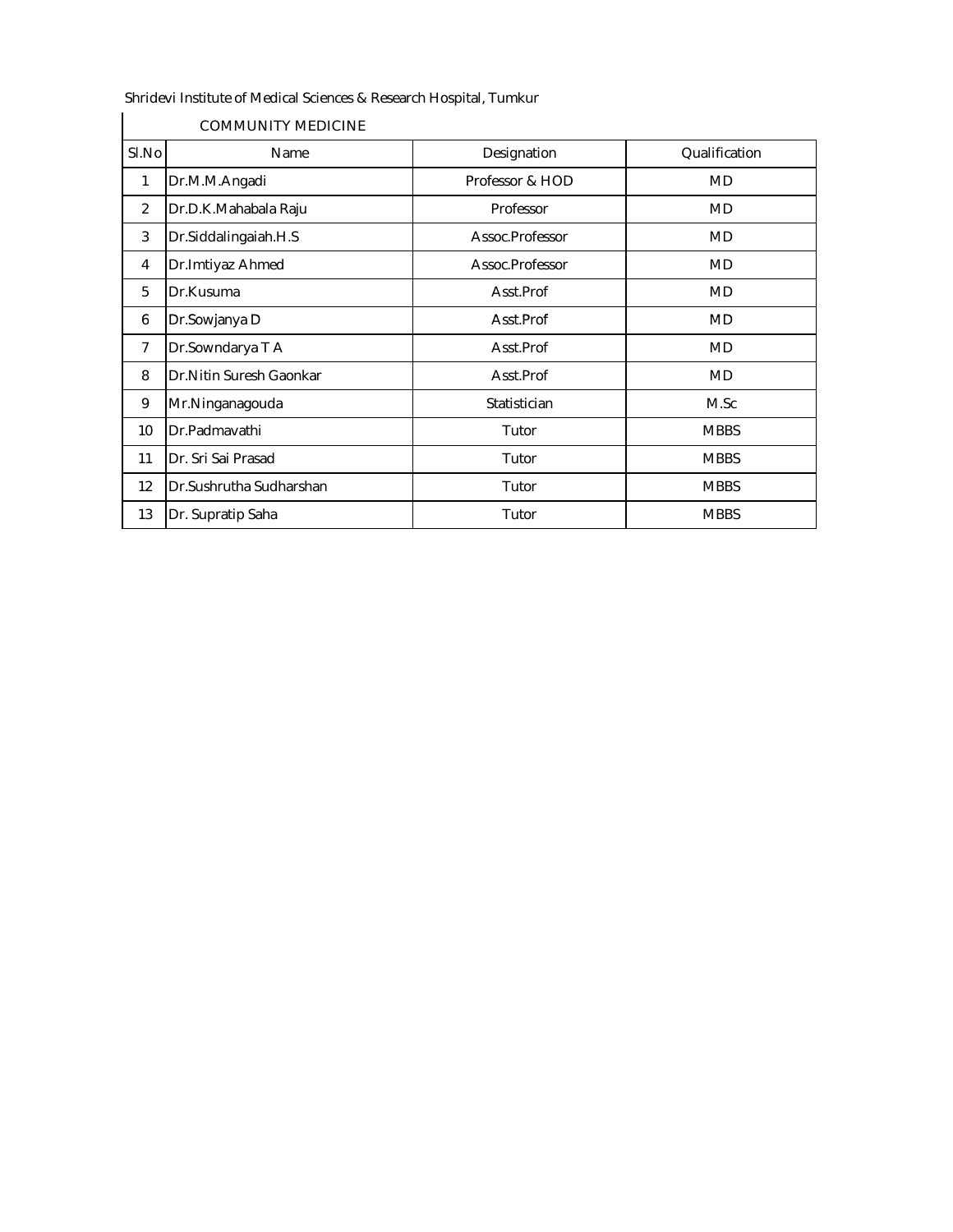GENERAL MEDICINE

| SI.No          | Designation<br>Name          |                 | Qualification |
|----------------|------------------------------|-----------------|---------------|
| $\mathbf{1}$   | Dr.Virupaksha.K.L            | Professor & HOD | <b>MD</b>     |
| $\overline{2}$ | Dr.Raman.M.H                 | Professor       | <b>MD</b>     |
| 3              | Dr.Gireesh                   | Professor       | <b>MD</b>     |
| $\overline{4}$ | Dr.Muralidhar D              | Professor       | <b>MD</b>     |
| 5              | Dr.Naganarasimaiah           | Professor       | <b>MD</b>     |
| 6              | Dr.Naveen.K                  | Professor       | <b>MD</b>     |
| $\overline{7}$ | Dr.K V Ravindranath          | Asst.Professor  | <b>MD</b>     |
| 8              | Dr.O R Srirangappa           | Asst.Professor  | <b>MD</b>     |
| 9              | Dr.Sri Hari U S              | Asst.Professor  | <b>MD</b>     |
| 10             | Dr.Ritwik A Burdol           | Asst.Professor  | <b>MD</b>     |
| 11             | Dr.Gopinath B                | Asst.Professor  | <b>MD</b>     |
| 12             | Dr.Nandini M                 | Asst.Professor  | <b>MD</b>     |
| 13             | Dr.Dheeraj Kumar Reddy       | Asst.Professor  | <b>MD</b>     |
| 14             | Dr.Vinodh V                  | Asst.Professor  | <b>MD</b>     |
| 18             | Dr.Manjula K H               | Senior Resident | <b>MBBS</b>   |
| 19             | Dr.Lakshmee Sagar V R        | Senior Resident | <b>MBBS</b>   |
| 20             | Dr.Suresh T R                | Senior Resident | <b>MBBS</b>   |
| 21             | Dr.Sohan M                   | Junior Resident | <b>MBBS</b>   |
| 22             | Dr.Spoorthi B S              | Junior Resident | <b>MBBS</b>   |
| 23             | Dr. Varsha Prabhu K          | Junior Resident | <b>MBBS</b>   |
| 24             | Dr.Naveen K M                | Junior Resident | <b>MBBS</b>   |
| 25             | Dr. Dhanuja Veeresh M V      | Junior Resident | <b>MBBS</b>   |
| 26             | Dr.Dilip Kumar N             | Junior Resident | <b>MBBS</b>   |
| 27             | Dr. Akshata Daynanda Madhava | Junior Resident | <b>MBBS</b>   |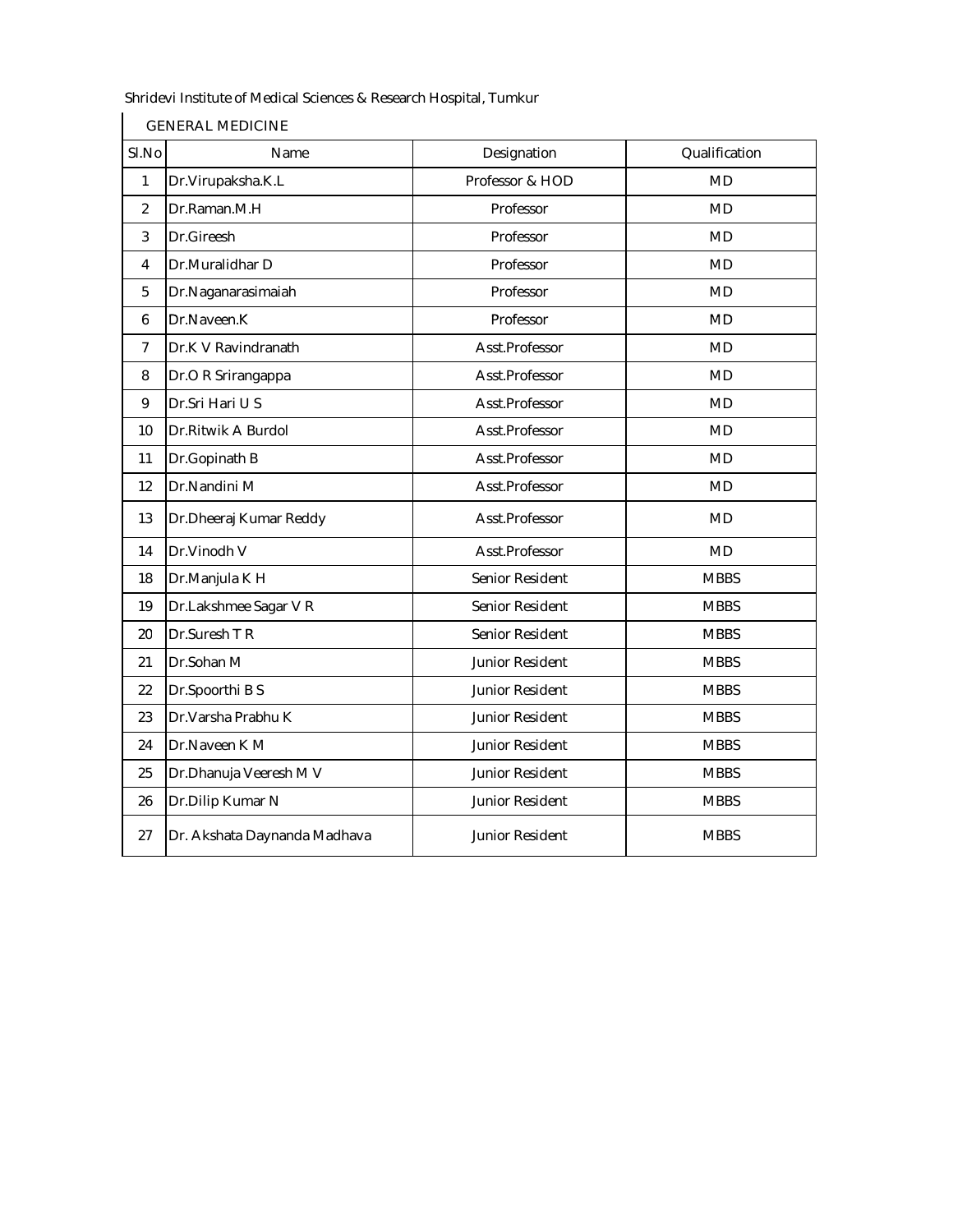| SI.No          | <b>Name</b>          | Designation            | Qualification |
|----------------|----------------------|------------------------|---------------|
|                | Dr.Manju MD          | Assoc.Professor        | MD            |
| 2              | Dr.Nagabhushan B     | Asst.Prof              | <b>MD</b>     |
| 3              | Dr.Shivakumar        | Senior Resident        | <b>MD</b>     |
| $\overline{4}$ | Dr.Sharanabasay Meti | <b>Junior Resident</b> | <b>MBBS</b>   |
| 5              | Dr.Joseph Kuriakose  | <b>Junior Resident</b> | <b>MBBS</b>   |
| 6              | Dr. Hariprasad K     | <b>Junior Resident</b> | <b>MBBS</b>   |
| 7              | Dr. Mohan K Umar S   | <b>Junior Resident</b> | <b>MBBS</b>   |

### TUBERCULOSIS & RESPIRATORY DISEASES

Shridevi Institute of Medical Sciences & Research Hospital, Tumkur

|       | DERMATOLOGY, VENEROELOGY & LEPROSY |                 |               |
|-------|------------------------------------|-----------------|---------------|
| SI.No | Name                               | Designation     | Qualification |
|       | Dr.B Pradeep Prabhu                | Professor & HOD | <b>MD</b>     |
| ി     | Dr. Vathsala.S                     | Assoc.Professor | <b>MD</b>     |
| 3     | Dr.Girish H                        | Asst.Professor  | <b>MD</b>     |
|       | Dr.Champa Ramachandra              | Sr.Resident     | <b>MD</b>     |
| 5     | Dr.Jijith K R                      | Junior Resident | <b>MBBS</b>   |
| 6     | Dr. Rojin Das R Y                  | Junior Resident | <b>MBBS</b>   |
|       | Dr. Shruthi Hegde                  | Junior Resident | <b>MBBS</b>   |

Shridevi Institute of Medical Sciences & Research Hospital, Tumkur<br>  $\frac{1}{2}$ 

|       | <b>PSYCHIATRY</b>       |                        |               |
|-------|-------------------------|------------------------|---------------|
| SI.No | Name                    | Designation            | Qualification |
|       | Dr.Anil Kumar.B.N.      | Professor & HOD        | <b>MD</b>     |
| 2     | Dr.Smriti               | Assoc.Professor        | <b>MD</b>     |
| 3     | Dr.Bhavana Prasad       | Asst.Professor         | <b>DNB</b>    |
| 4     | Dr.Garapati Naga Sowmya | Sr.Resident            | <b>DPM</b>    |
| 5     | Dr.Aprajita             | <b>Junior Resident</b> | <b>MBBS</b>   |
| 6     | Dr.Likhith S            | Junior Resident        | <b>MBBS</b>   |
| 7     | Dr. Salwa Farooq        | Junior Resident        | <b>MBBS</b>   |
| 8     | Dr.Akanksha Tiwari      | Junior Resident        | <b>MBBS</b>   |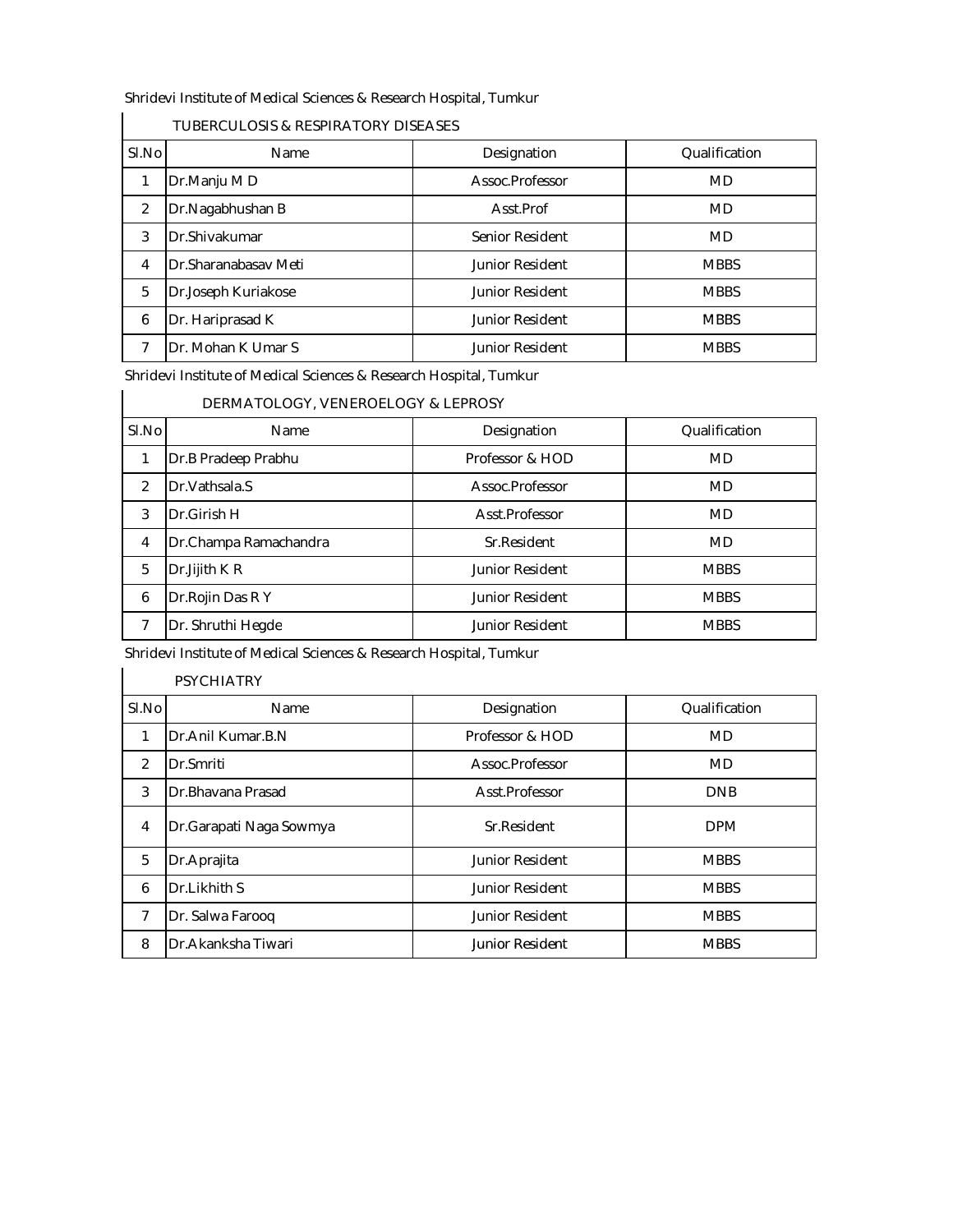| SI.No          | Name                     | Designation            | Qualification |
|----------------|--------------------------|------------------------|---------------|
| 1              | Dr.Sudarshan.K.P         | Professor & HOD        | <b>MD</b>     |
| $\overline{2}$ | Dr. (Col) A T K Rau      | Professor              | <b>MD</b>     |
| 3              | Dr.Lakshmikanth J        | Professor              | <b>MD</b>     |
| 4              | Dr.Stalin Ramprakash     | Assoc.Prof             | <b>MD</b>     |
| 5              | Dr.Pallavi.H             | Assoc.Prof             | <b>MD</b>     |
| 6              | Dr.Shilpasri.Y.M         | Assoc.Prof             | <b>MD</b>     |
| $\overline{7}$ | Dr.Shashidhara H J       | Assoc.Prof             | <b>MD</b>     |
| 8              | Dr.Mounesh               | Assoc.Prof             | <b>MD</b>     |
| 9              | Dr.Nagabhushan B M       | Asst.Prof              | MD            |
| 10             | Dr.Chandan C K           | Asst.Prof              | <b>MD</b>     |
| 11             | Dr.Madhuchandan M        | Sr.Resident            | MD            |
| 12             | Dr.Arjun S K             | Sr.Resident            | <b>MD</b>     |
| 13             | Dr.Vishwanath            | Sr.Resident            | <b>DCH</b>    |
| 14             | Dr.Pranamya T R          | Junior Resident        | <b>MBBS</b>   |
| 15             | Dr.Chaitra G             | Junior Resident        | <b>MBBS</b>   |
| 16             | Dr.Bhumamaheshwara reddy | <b>Junior Resident</b> | <b>MBBS</b>   |
| 17             | Dr. Abhishek G           | <b>Junior Resident</b> | <b>MBBS</b>   |
| 18             | Dr.Pooja S K             | Junior Resident        | <b>MBBS</b>   |

PAEDIATRICS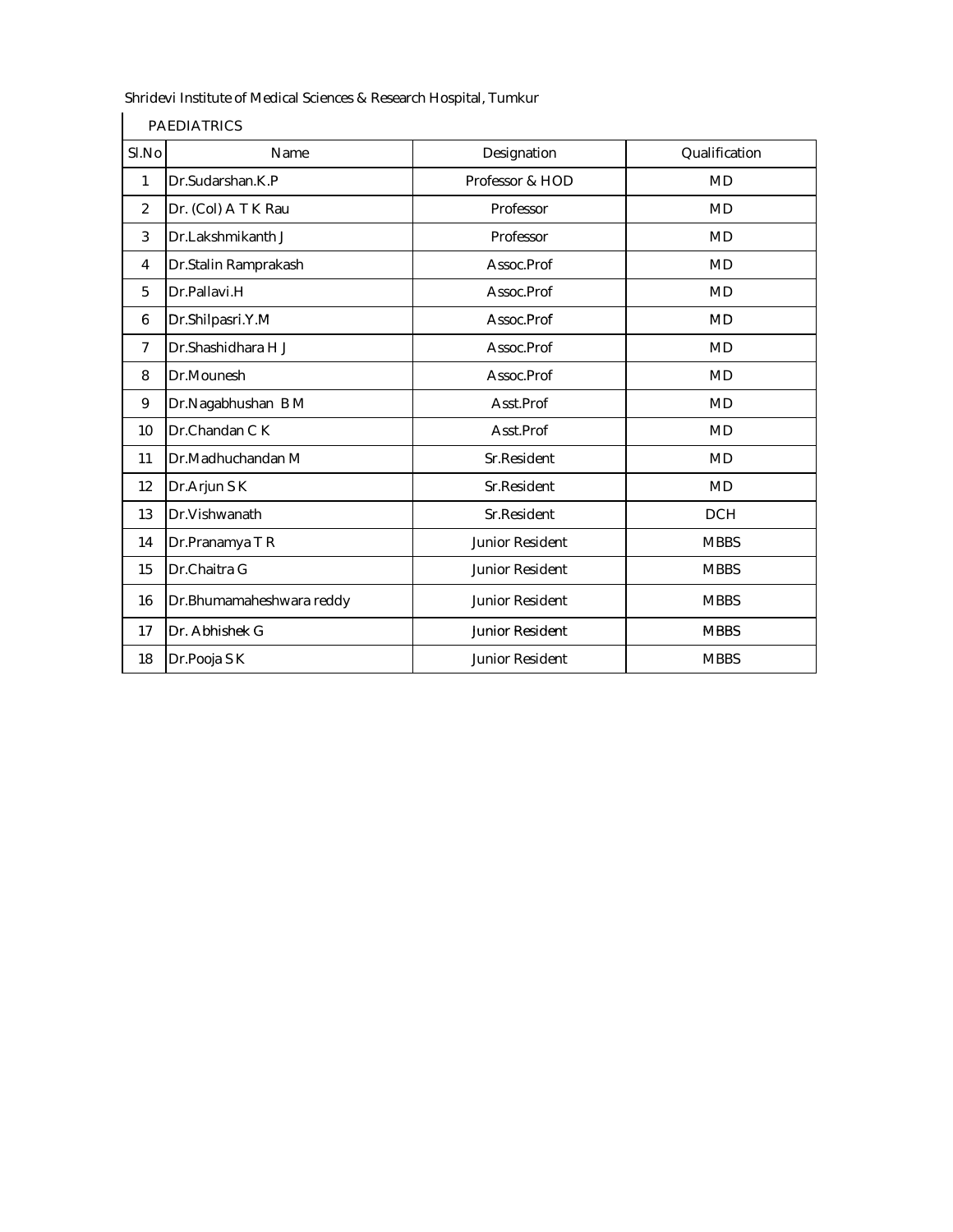GENERAL SURGERY

| SI.No | Name                             | Designation     | Qualification |
|-------|----------------------------------|-----------------|---------------|
| 1     | Dr.Narendra Kumar L              | Professor & HOD | <b>MS</b>     |
| 2     | Dr.Mallikarjun Siddappa Sangolli | Professor       | <b>MS</b>     |
| 3     | Dr.G.S.Mahesh                    | Professor       | <b>MS</b>     |
| 4     | Dr.P.N.Shantha Kumar             | Professor       | <b>MS</b>     |
| 5     | Dr.Manonmani.M.H                 | Professor       | <b>MS</b>     |
| 6     | Dr.Bhushan K P S                 | Professor       | <b>MS</b>     |
| 7     | Dr. Chethan L                    | Assoc.Professor | <b>MS</b>     |
| 8     | Dr.Amith.K.M                     | Assoc.Professor | <b>MS</b>     |
| 9     | Dr.Srinivas B V                  | Assoc.Professor | <b>MS</b>     |
| 10    | Dr.Vijay B N                     | Assoc.Professor | <b>MS</b>     |
| 11    | Dr.Santosh Kumar Rajput K        | Asst.Professor  | <b>MS</b>     |
| 12    | Dr.Satish Babu R                 | Asst.Professor  | <b>MS</b>     |
| 13    | Dr.Aruna M S                     | Asst.Professor  | <b>MS</b>     |
| 14    | Dr.Somashekar B A                | Asst.Professor  | <b>MS</b>     |
| 15    | Dr.Pratheek Patil                | Asst.Professor  | <b>MS</b>     |
| 16    | Dr.Goutham A                     | Sr.Resident     | <b>MS</b>     |
| 17    | Dr.Y Sena Reddy                  | Sr.Resident     | <b>MBBS</b>   |
| 18    | Dr.Kanishetty Hemanth            | Sr.Resident     | <b>MBBS</b>   |
| 19    | Dr.Deepak Golchha                | Sr.Resident     | <b>MBBS</b>   |
| 20    | Dr.Maltesh N Ghattimani          | Sr.Resident     | <b>MBBS</b>   |
| 21    | Dr.Krishna D Lamani              | Junior Resident | <b>MBBS</b>   |
| 22    | Dr.Adak Mohuarani Askokkumar     | Junior Resident | <b>MBBS</b>   |
| 23    | Dr.Konatham Sai Krishna          | Junior Resident | <b>MBBS</b>   |
| 24    | Dr.Sankepally Anurag Reddy       | Junior Resident | <b>MBBS</b>   |
| 25    | Dr.Hanumantha Kummannavar        | Junior Resident | <b>MBBS</b>   |
| 26    | Dr.Gudepu Kanakadurga            | Junior Resident | <b>MBBS</b>   |
| 27    | Dr. Gautam Rajagopal             | Junior Resident | <b>MBBS</b>   |
| 28    | Dr. Supritha Jain Ks             | Junior Resident | <b>MBBS</b>   |
| 29    | Dr. A S Farahath Jabeen          | Junior Resident | <b>MBBS</b>   |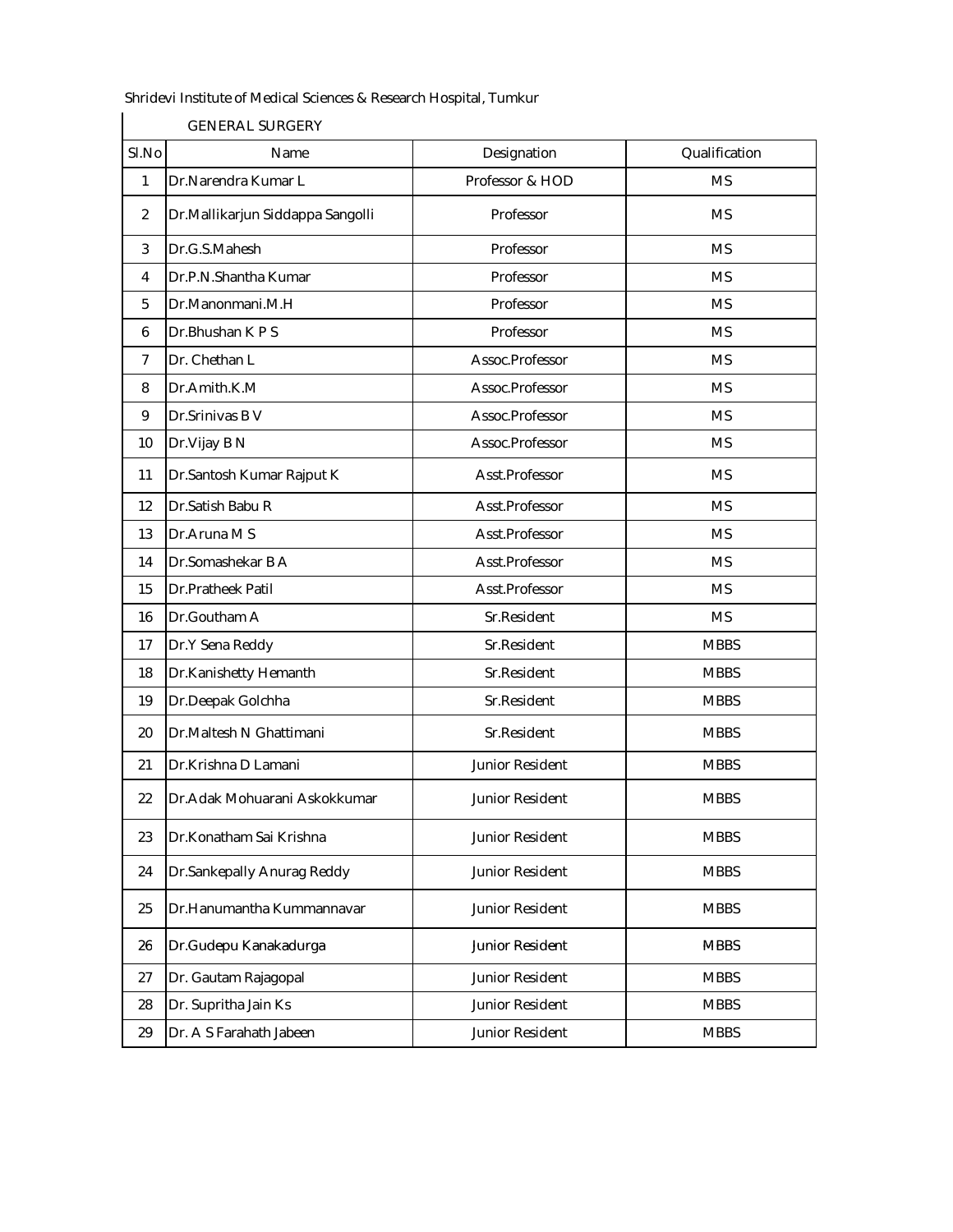|                | <b>ORTHOPEDICS</b>       |                 |               |  |  |
|----------------|--------------------------|-----------------|---------------|--|--|
| SI.No          | Name                     | Designation     | Qualification |  |  |
| 1              | Dr.Muralidhar B M        | Professor & HOD | <b>MS</b>     |  |  |
| $\overline{2}$ | Dr.Prasad.M              | Professor       | <b>MS</b>     |  |  |
| 3              | Dr.Raghavendra.T.S       | Professor       | D.Ortho, DNB  |  |  |
| 4              | Dr.Venkatesh T           | Assoc.Professor | <b>MS</b>     |  |  |
| 5              | Dr.Radhesh K R           | Asst Prof       | <b>MS</b>     |  |  |
| 6              | Dr.Kantharaju H          | Asst Prof       | <b>MS</b>     |  |  |
| $\overline{7}$ | Dr.Prasanna Kumar G S    | Asst Prof       | MS/DNB        |  |  |
| 8              | Dr.Harikrishna R         | Asst Prof       | <b>MS</b>     |  |  |
| 9              | Dr.Akber Ikram Ahmed     | Asst Prof       | <b>MS</b>     |  |  |
| 10             | Dr.Prathap U S           | Asst Prof       | D.Ortho, DNB  |  |  |
| 11             | Dr.Likhith D             | Sr.Resident     | <b>MS</b>     |  |  |
| 12             | Dr.Abdul Khader          | Sr.Resident     | D.Ortho       |  |  |
| 13             | Dr.Anjan Kumar Valmiki   | Sr.Resident     | D.Ortho       |  |  |
| 14             | Dr.Nagaraj Raikar        | Sr.Resident     | <b>MBBS</b>   |  |  |
| 15             | Dr.Shivasutha S N        | Junior Resident | <b>MBBS</b>   |  |  |
| 16             | Dr.Dr.Pankaj Kumar Tyagi | Junior Resident | <b>MBBS</b>   |  |  |
| 17             | Dr.Tavinderjit Singh     | Junior Resident | <b>MBBS</b>   |  |  |
| 18             | Dr. Gowri L Y            | Junior Resident | <b>MBBS</b>   |  |  |
| 19             | Dr. Arun Kumar B L       | Junior Resident | <b>MBBS</b>   |  |  |
| 20             | Dr.Sachin Shettappanavar | Junior Resident | <b>MBBS</b>   |  |  |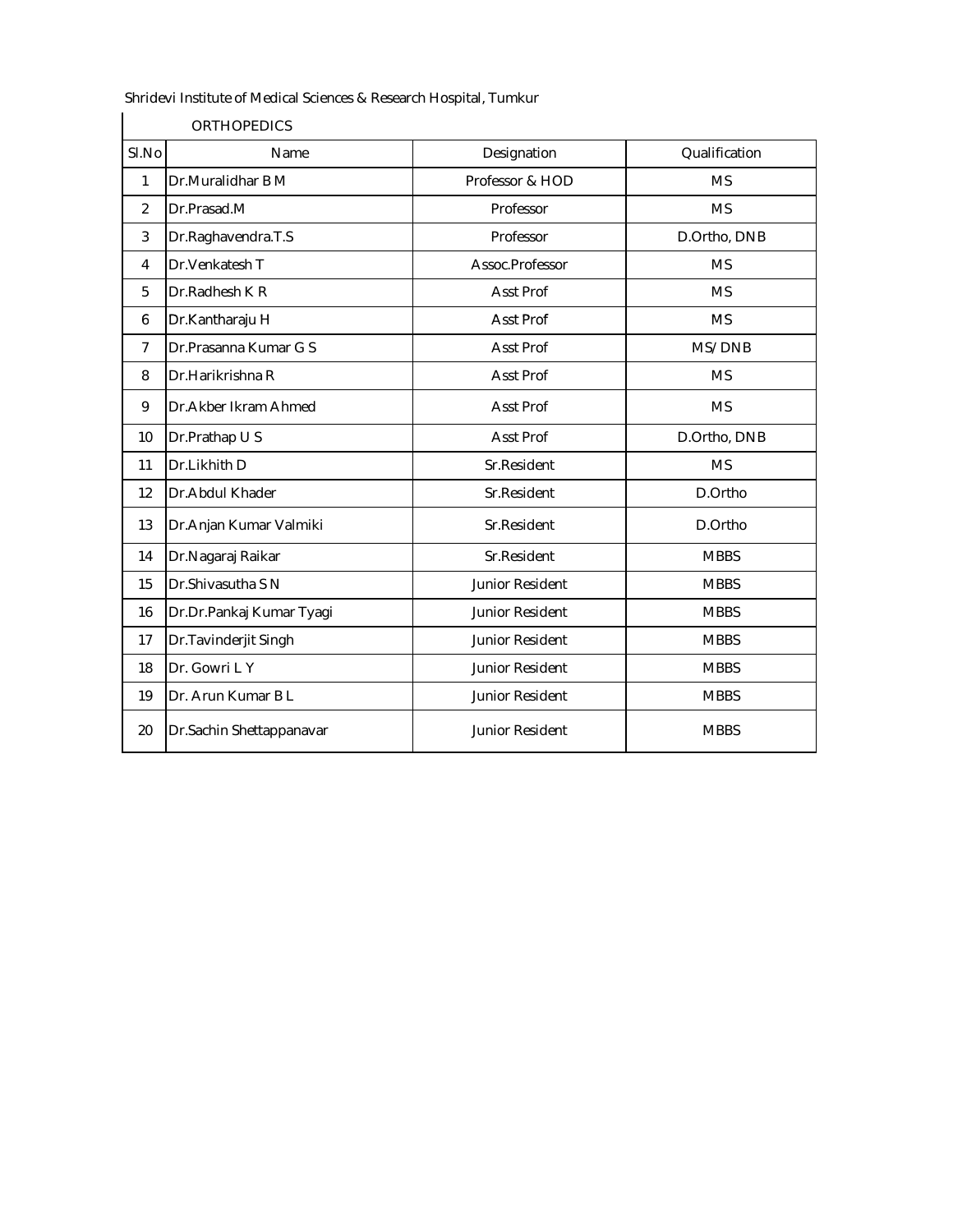#### OTORHINOLARYNGOLOGY

| SI.No | Name                           | Designation      | Qualification |
|-------|--------------------------------|------------------|---------------|
| 1     | Dr. Shivakumar K L             | Professor & HOD  | MS.           |
| 2     | Dr. Venkatarajamma P R         | Assoc.Professor  | MS.           |
| 3     | <b>IDr.Suchithra N Sheelan</b> | Asst Prof        | MS.           |
| 4     | Dr. Ashwini S Doddamani        | <b>Asst Prof</b> | <b>MS</b>     |
| 5     | Dr.Pradyumna M                 | Asst Prof        | DLO, DNB      |
| 6     | Dr. Nibha Raghu                | Senior Resident  | MS.           |
| 7     | Dr.Divyashree M                | Junior Resident  | <b>MBBS</b>   |
| 8     | Dr.A P Akshaya Sundarie        | Junior Resident  | <b>MBBS</b>   |
| 9     | Dr. Shetty Rachana Suresh      | Junior Resident  | <b>MBBS</b>   |

Shridevi Institute of Medical Sciences & Research Hospital, Tumkur<br>  $\begin{bmatrix} 1 & 1 \\ 1 & 1 \end{bmatrix}$ 

|                | <b>OPHTHALOMOLOGY</b>    |                 |               |
|----------------|--------------------------|-----------------|---------------|
| SI.No          | Name                     | Designation     | Qualification |
|                | Dr.Raviprakash.D         | Professor       | <b>MS</b>     |
| $\overline{2}$ | Dr.Lavanya.P             | Assoc Prof      | <b>MS</b>     |
| 3              | Dr.Praveen Kumar G S     | Assoc Prof      | <b>MS</b>     |
| 4              | Dr.Kalleshwar K P        | Asst.Prof       | <b>MS</b>     |
| 5              | <b>IDr.Bhanushree G</b>  | Asst.Prof       | DOMS, DNB     |
| 6              | Dr.Kousar Masthan Shaik  | Asst.Prof       | <b>MS</b>     |
| $\overline{7}$ | Dr.Manjunath S           | Sr.Resident     | <b>MS</b>     |
| 8              | Dr. Tatikonda Srilakshmi | Junior Resident | <b>MBBS</b>   |
| 9              | Dr.Shruti                | Junior Resident | <b>MBBS</b>   |
| 10             | Dr. Pooja J P            | Junior Resident | <b>MBBS</b>   |
| 11             | Dr. Priyanka             | Junior Resident | <b>MBBS</b>   |
|                |                          |                 |               |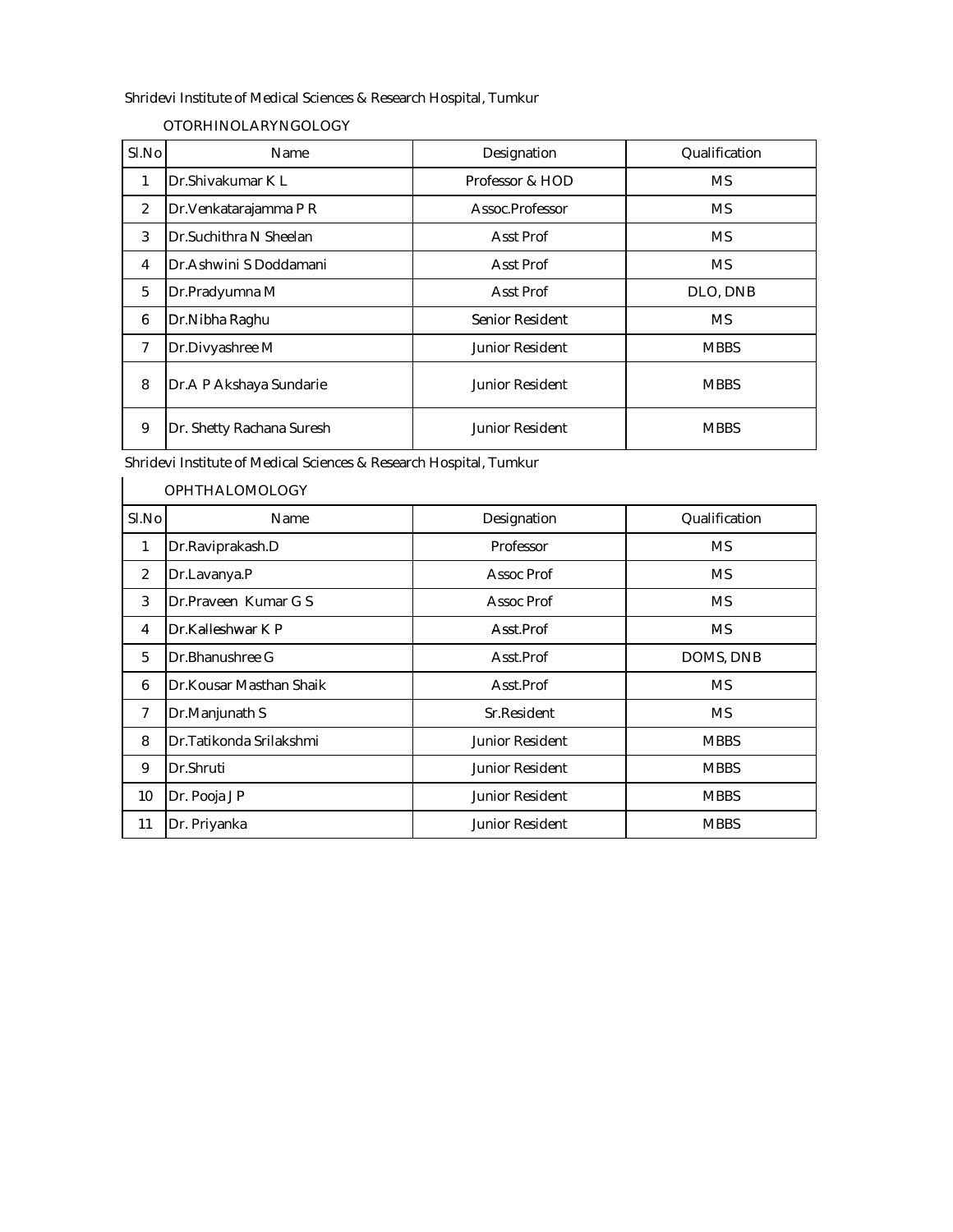|                | <b>OBST &amp; GYNAE</b>  |                 |                    |
|----------------|--------------------------|-----------------|--------------------|
| SI.No          | Name                     | Designation     | Qualification      |
| 1              | Dr.Rekha Gurumurthy      | Professor & HOD | DGO, DNB           |
| $\overline{2}$ | Dr.Chandra Mouli A       | Professor       | <b>MS</b>          |
| 3              | Dr.Bhavani M H           | Assoc.Prof      | <b>MD</b>          |
| 4              | Dr.Sowmya G              | Assoc.Prof      | <b>DNB</b>         |
| 5              | Dr.Shobha.U.N            | Assoc.Prof      | <b>MD</b>          |
| 6              | Dr.Surabhi HD            | Assoc.Prof      | DGO, MS            |
| 7              | Dr.Chinmay Kulkarni      | Asst.Prof       | DGO, DNB           |
| 8              | Dr.Asha R                | Asst.Prof       | DGO, DNB           |
| 9              | Dr.Jeevan Reddy JT       | Asst.Prof       | <b>MS</b>          |
| 10             | Dr.Anil Kumar G V        | Asst.Prof       | <b>MS</b>          |
| 11             | Dr.Jyothi.S              | Asst.Prof       | DGO,MS             |
| 12             | Dr. Vinaya chandra singh | Asst.Prof       | <b>MS</b>          |
| 13             | Dr.Shylaja M N           | MWO/Asst Prof   | <b>MS</b>          |
| 14             | Dr.Swetha P S            | Senior Resident | <b>DGO</b>         |
| 15             | Dr.Likhitha K G          | Senior Resident | DGO,<br><b>DNB</b> |
| 16             | Dr.Kusuma.D.M            | Senior Resident | <b>DGO</b>         |
| 17             | Dr.Rachana.J.T           | Senior Resident | <b>DGO</b>         |
| 18             | Dr.Farhana Begum         | Senior Resident | <b>DGO</b>         |
| 19             | Dr.Lalitha H S           | Senior Resident | <b>DGO</b>         |
| 20             | Dr. Jhansi M A           | Junior Resident | <b>MBBS</b>        |
| 21             | Dr. Pooja M C            | Junior Resident | <b>MBBS</b>        |
|                |                          |                 |                    |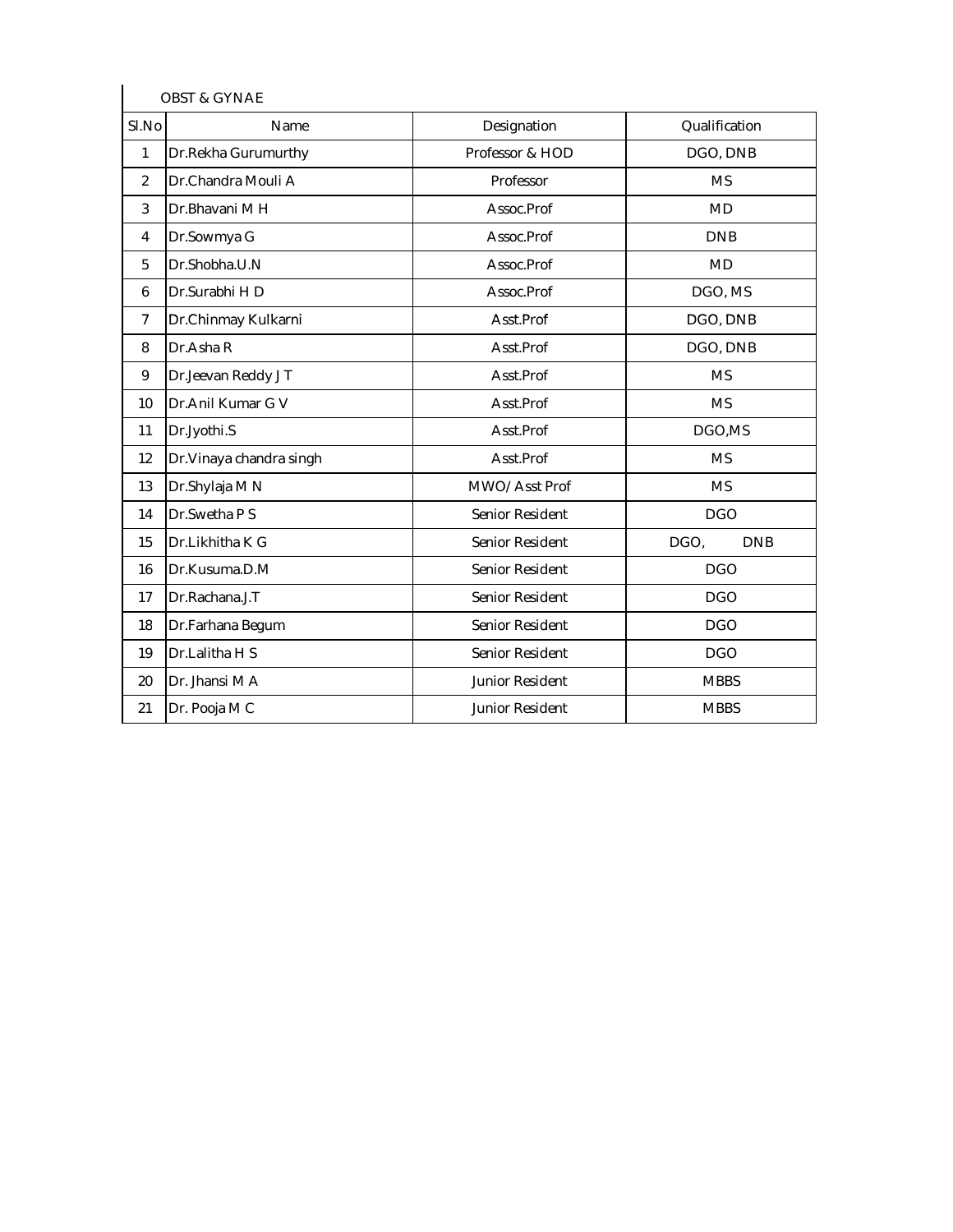| SI.No | Name                 | Designation            | Qualification |
|-------|----------------------|------------------------|---------------|
| 1     | Dr.B S Naveen        | Professor & HOD        | MD            |
| 2     | Dr.Harish.K          | Assoc Prof             | <b>MD</b>     |
| 3     | Dr.Akshaya S         | Assoc Prof             | <b>MD</b>     |
| 4     | Dr.Sunil Kumar K     | Assoc Prof             | <b>MD</b>     |
| 5     | Dr.Nayana.M          | Asst.Prof              | <b>MD</b>     |
| 6     | Dr.Divya J           | Asst.Prof              | MD            |
| 7     | Dr.Ravinandan G S    | Senior Resident        | <b>MD</b>     |
| 8     | Dr.Nishitha SH       | Senior Resident        | <b>MD</b>     |
| 9     | Dr.Renu M            | Senior Resident        | <b>DMRD</b>   |
| 10    | Dr.Girish D          | Senior Resident        | <b>DNB</b>    |
| 11    | Dr. Anusha D S       | Senior Resident        | <b>DMRD</b>   |
| 12    | Dr.Satender Singh    | <b>Junior Resident</b> | <b>MBBS</b>   |
| 13    | Dr.Saulam Jacqueline | Junior Resident        | <b>MBBS</b>   |
| 14    | Dr.Navaneeth S       | Junior Resident        | <b>MBBS</b>   |
| 15    | Dr. Archana M        | Junior Resident        | <b>MBBS</b>   |
| 16    | Dr. Akshay Reddy R   | <b>Junior Resident</b> | <b>MBBS</b>   |

RADIOLOGY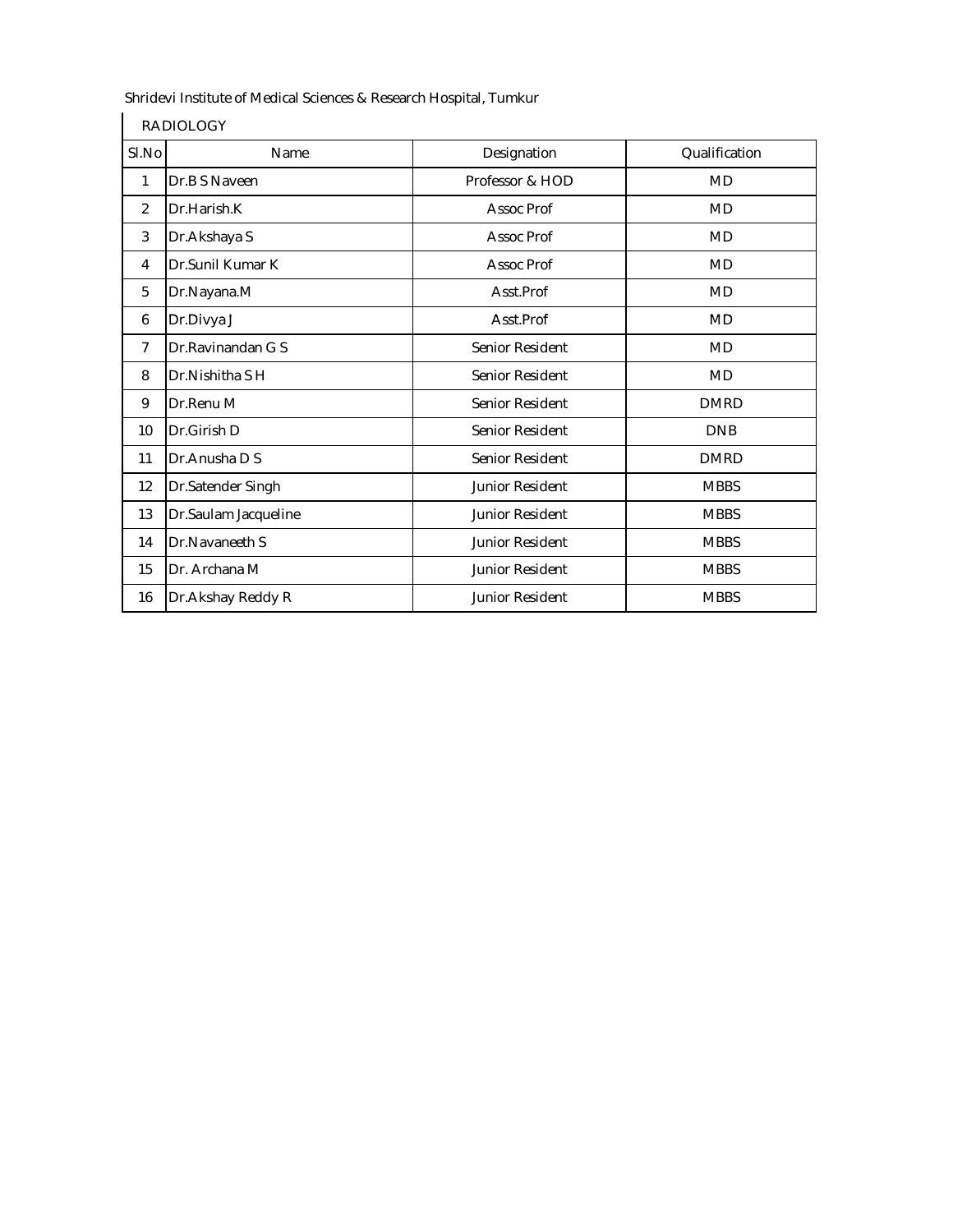ANAESTHESIOLOGY

| SI.No          | Name                  | Designation     | Qualification |
|----------------|-----------------------|-----------------|---------------|
| 1              | Dr.Ravi R             | Professor & HOD | <b>MD</b>     |
| $\overline{2}$ | Dr.Suresh.S.B         | Professor       | <b>MD</b>     |
| 3              | Dr.K.Rajanna          | Assoc Prof      | <b>MD</b>     |
| 4              | Dr.Ramesh Kumar N     | Assoc Prof      | <b>MD</b>     |
| 5              | Dr.Kavyashree.N.G     | Assoc Prof      | <b>MD</b>     |
| 6              | Dr.Kavya M            | Asst.Prof       | <b>MD</b>     |
| $\overline{7}$ | Dr.Prasanna Kumar V R | Asst.Prof       | DA, DNB       |
| 8              | Dr. Vedashree Y       | Asst.Prof       | <b>MD</b>     |
| 9              | Dr.Yogitha B S        | Asst.Prof       | DA, DNB       |
| 10             | Dr.Prathibha KT       | Asst.Prof       | MD, DNB       |
| 11             | Dr.Nandish Kori M     | Asst.Prof       | <b>MD</b>     |
| 12             | Dr.Namrata S Urs      | Asst.Prof       | <b>MD</b>     |
| 13             | Dr.Pratibha S         | Asst.Prof       | <b>MD</b>     |
| 14             | Dr.Chandrakala D      | Senior Resident | DA            |
| 15             | Dr.Yashoda.C          | Senior Resident | <b>DA</b>     |
| 16             | Dr.Mruthyunjaya K V   | Senior Resident | <b>DA</b>     |
| 17             | Dr.Bhumika T          | Senior Resident | <b>MBBS</b>   |
| 18             | Dr.Rajatha S S        | Junior Resident | <b>MBBS</b>   |
| 19             | Dr.Priyanka R         | Junior Resident | <b>MBBS</b>   |
| 20             | Dr.Fathima Rifna      | Junior Resident | <b>MBBS</b>   |
| 21             | Dr.Nahar K C Asharof  | Junior Resident | <b>MBBS</b>   |
| 22             | Dr. Chaithanya T B    | Junior Resident | <b>MBBS</b>   |
| 23             | Dr. Antharya Seshadri | Junior Resident | <b>MBBS</b>   |
| 24             | Dr. Vaisakhi S        | Junior Resident | <b>MBBS</b>   |